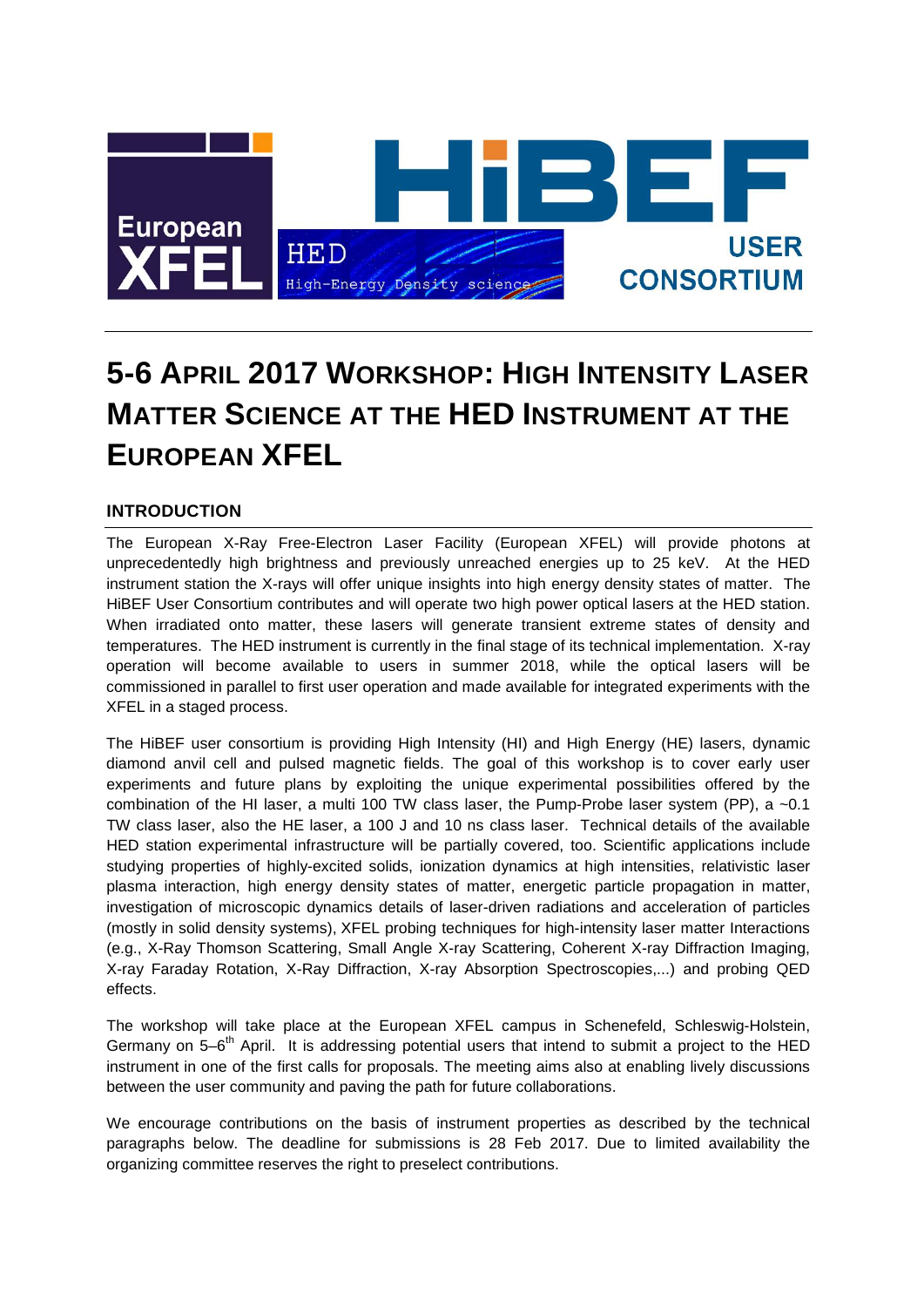### **THE HED INSTRUMENT AND X-RAY PROPERTIES**

The HED instrument operates one of the six experimental stations at the European XFEL. HED receives hard X-rays in a tunable range from 3 to 25 keV photon energy. The system is designed for delivering a high number of individual X-ray pulses in macro pulses at a repetition rate of 10 Hz. Each macro pulse is 600 us in duration, contains up to 2700 X-ray pulses as short as 2 fs. Arbitrary pulse selection, including a 'single-shot' mode is also available. The X-ray properties at the HED instrument are summarized in Table 1. The main experimental vacuum chamber is designed to provide extensive experimental capabilities and diagnostics options. It is located in a radiation shielded area extending 11 m along the X-ray propagation direction and 9 m wide. The chamber design is based on the concept of high versatility and flexibility allowing multiple setups combining optical lasers and the XFEL beam. It is due to be delivered to HED in the spring 2017. The chamber has a horizontal inner footprint of 2.4 x 1.5 m<sup>2</sup>, with the optical lasers beam transport arranged in this plane. The horizontal polarization of the XFEL beam leads to the detectors to employ X-ray scattering in the vertical plane accommodated by a vertical breadboard. In addition, an integrated fast sample scanner, capable of replacing samples at the interaction point at a repetition rate of 10 Hz is currently developed. The area downstream the chamber is foreseen for detection of forward and small-angle X-ray scattering and offers room for a second interaction area with several dedicated setups and specific experiments, as indicated in Figure 1.

| <b>Property</b>                | Value                                                                                                                             | <b>Comment</b>                                                                                                                                        |
|--------------------------------|-----------------------------------------------------------------------------------------------------------------------------------|-------------------------------------------------------------------------------------------------------------------------------------------------------|
| Photon energy                  | $3-25$ keV                                                                                                                        | Fully tunable.<br>3-5 keV with limited performance.                                                                                                   |
| Pulse duration                 | $2 - 100$ fs                                                                                                                      | Via changing the electron bunch duration. Peak brilliance is<br>almost constant for any pulse duration (fewer photons for<br>shorter pulse duration). |
| Number of photons<br>per pulse | $\sim 10^{12}$ (5 keV)<br>$\sim 10^{11}$ (25 keV)                                                                                 |                                                                                                                                                       |
| Energy bandwidth $\Delta E/E$  | $10^{-3}$ : SASE<br>$10^{-4}$ : Si <sub>111</sub> mono<br>$10^{-5}$ : seeded<br>10 <sup>-6</sup> : Si <sub>533</sub> at ~ 7.5 keV | Seeded beam available soon after initial commissioning.<br>10 <sup>-6</sup> resolution available only at limited photon energy around<br>7.5 keV.     |
| <b>Repetition rate</b>         | 4.5 MHz intraburst                                                                                                                | 600 µs duration electron bunch trains at 10 Hz, with each<br>train containing up to 2700 bunches. Shot on demand<br>possible.                         |
| Split and delay (double pulse) | Yes                                                                                                                               | Variable delay up to $\sim$ 23 ps (5 keV), $\sim$ 4 ps (15 keV), $\sim$ 2 ps<br>(20 keV) in collinear geometry.                                       |

|  |  | TABLE 1: X-RAY PROPERTIES AT THE HED INSTRUMENT OF THE EUROPEAN XFEL |  |  |
|--|--|----------------------------------------------------------------------|--|--|
|  |  |                                                                      |  |  |

#### **TABLE 2: SUMMARIZES BASELINE X-RAY DETECTORS TO BE IMPLEMENTED:**

| <b>PARAMETERS</b>      | ePix100<br>(SLAC)                     | ePix10k<br>(SLAC)                     | Jungfrau<br>(PSI)                                         | Gotthard-I<br>(PSI)                                     |
|------------------------|---------------------------------------|---------------------------------------|-----------------------------------------------------------|---------------------------------------------------------|
| Sensor                 | 300 µm Si                             | 300 µm Si                             | 320 um Si                                                 | 320 um Si                                               |
| Sensor size<br>(pixel) | 704x768<br>$(35x38$ mm <sup>2</sup> ) | 352x384<br>$(35x38$ mm <sup>2</sup> ) | 512x1024<br>$(40x80$ mm <sup>2</sup> )                    | 1x1280<br>$(8x64$ mm <sup>2</sup> )                     |
| Pixel size (um)        | 50                                    | 100                                   | 75                                                        | 50                                                      |
| Dynamic range          | $10^2$ (@ 8 keV)                      | $10^4$ (@ 8 keV)                      | $10^4$ (@ 12 keV)                                         | $10^4$ ( $\circledcirc$ 12 keV)                         |
| Noise (eV)             | ~180                                  | $~1 - 360$                            | $-450$                                                    | $-900$                                                  |
| Repetition (Hz)        | 120                                   | 120                                   | 2000, 1MHz in burst<br>mode, 16 images on-<br>chip memory | 2000,1MHz in burst mode,150 images<br>on-chip<br>memory |
| # of modules           | $\overline{2}$                        | 3                                     | $\overline{4}$                                            | $\overline{2}$                                          |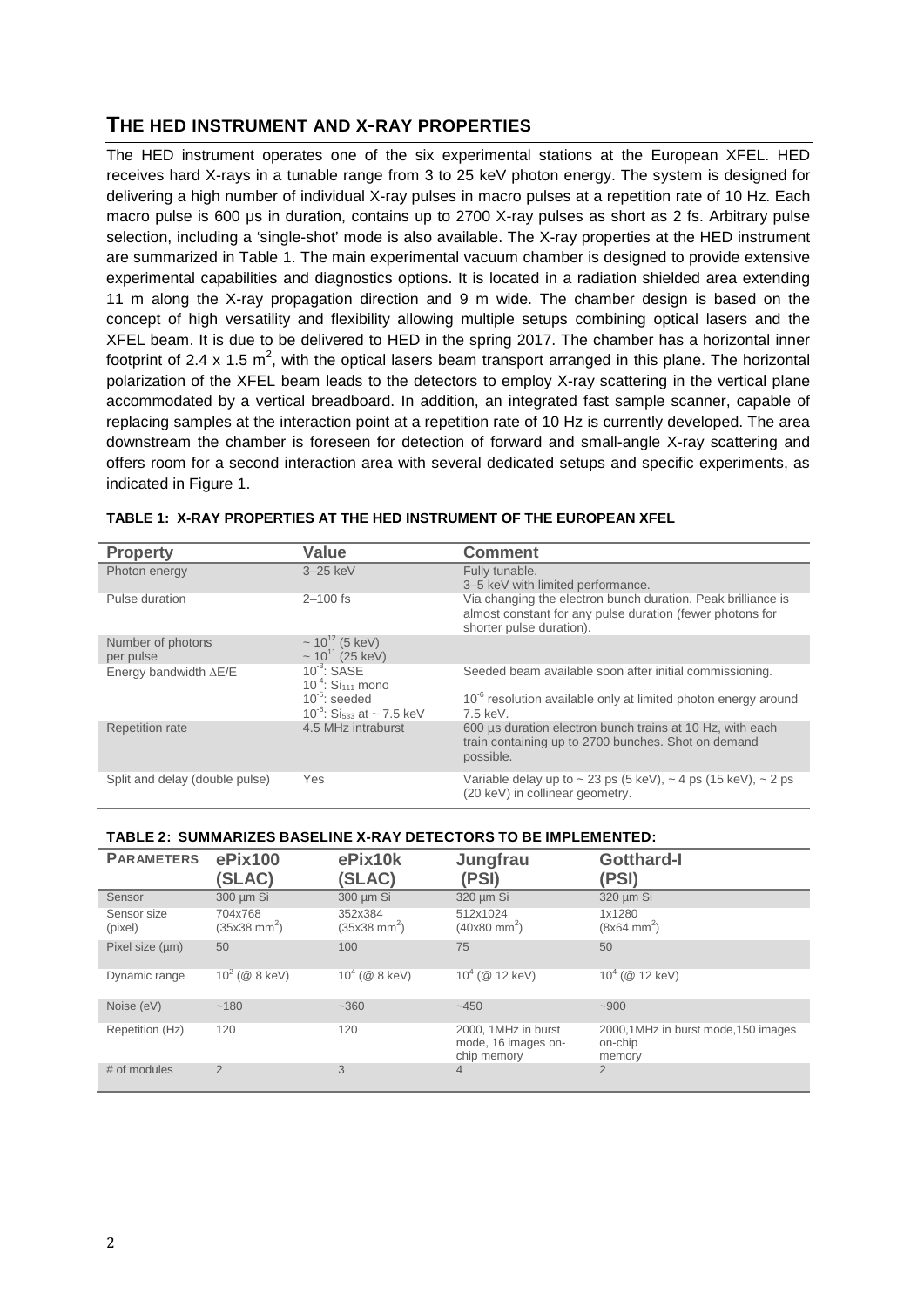

Figure 1: Detailed view inside the HED hutch. The X-ray beam comes from the left side (through the X-ray optics hutch) into the main interaction vacuum chamber together with the HI (denoted as TW in the figure) and PP lasers. A second interaction point downstream of the HED chamber is foreseen for additional experiments.

# **THE HIGH INTENSITY LASER SYSTEM**

The HIBEF User Consortium provides for integration at the HED instrument at the European XFEL and will operate by an in-kind contribution of HZDR/HFG a 100 TW/10 Hz class short pulse laser. The laser system is manufactured by AMPLITUDE TECHNOLOGIES in France. This laser system is designed to be operated with large industrial margins allowing a high reliability as required by the user facility operation mode envisioned at European XFEL. In particular, a unique solution was adopted supporting redundancy and multiplicity strategy of pumps in particular for the main amplifiers, stress of high power optical components, flexibility in different modes of user operation, and the high level of surveillance and automatic control in standard operation.

# **THE HI LASER CAPABILITIES**

The High Intensity laser (HI), a Ti:Sa based double CPA laser system will be installed in the HED optical laser hutch. The laser hutch will be shared with the High Energy (HE) DIPOLE 100X system provided by the UK HIBEF consortium. Both lasers are envisioned to be operated simultaneously and will provide a unique experimental platform for the generation of high energy density states of matter. The capabilities of the HE laser have been covered in the 2016 Workshop: Dynamic Laser Compression Experiments at the HED instrument of European XFEL, the basic properties of this laser system are summarized by the next section.

The basic architecture of the HI laser is presented below: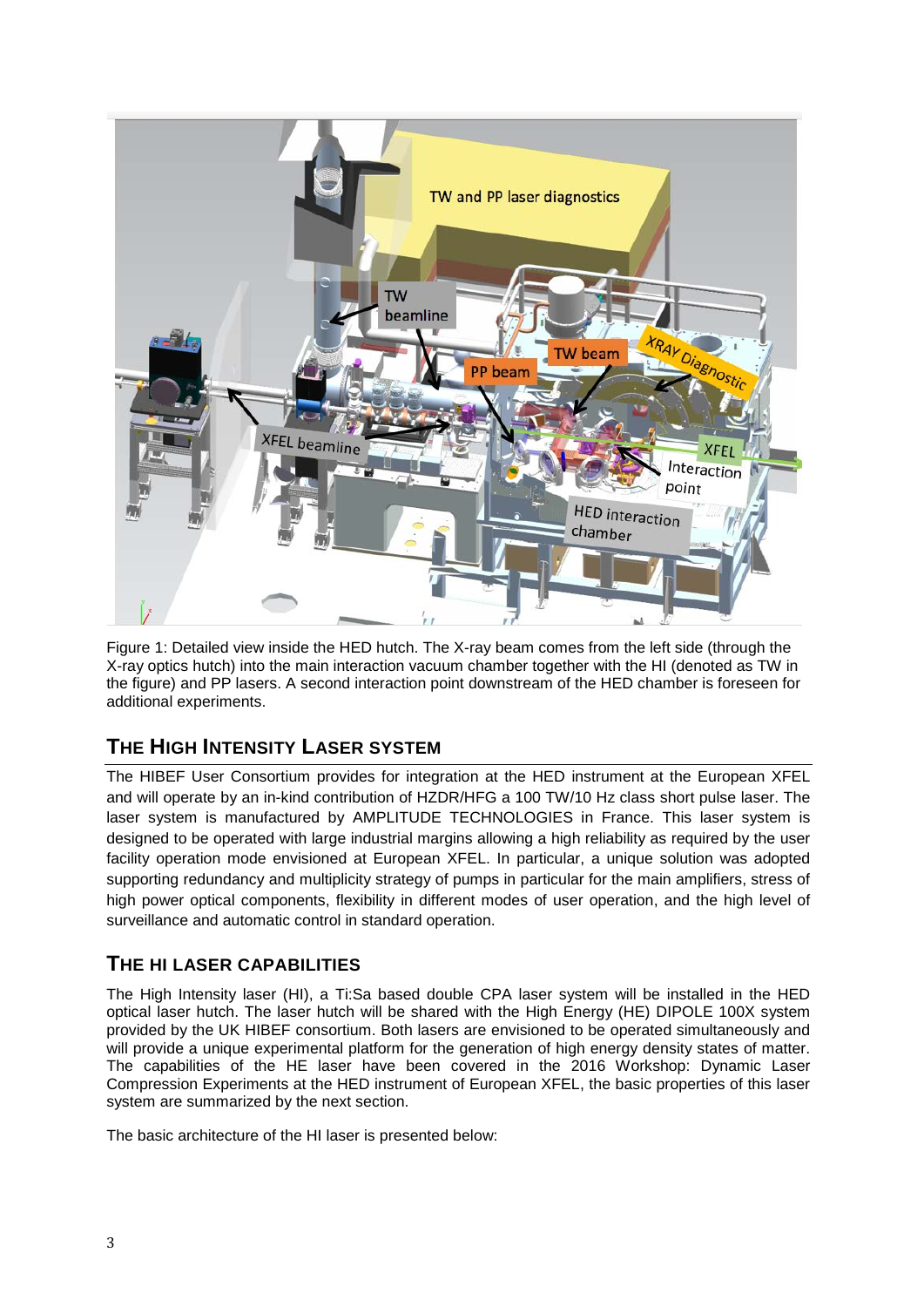

- 1.) oscillator supporting DESY synchronization with XFEL pulse at jitter < 15 fs.
- 2.) double CPA front-end up to 25 mJ, 10 Hz (Booster XL, PW stretcher, regenerative amplifier, pre-amplifier with pumps)
- 3.) first high energy amplifier  $> 0.9$  J @ 800 nm, 10 Hz
- 4.) TWIN main amplifier 5 10 Hz with various energy level and repetition capabilities, pumped by 8x TITAN 6 pump lasers
- 5.) beam line between TWIN amplifier
- 6.) 400 TW compatible compressor.

A double CPA architecture was chosen to ensure high-quality temporal laser contrast as required by the irradiation of solid density matter. Additionally, we discriminate between maximal capabilities of the laser system and nominal energy operation levels. The achievable maximal laser pulse energy is set by design to be significantly higher in order to operate within high safety margins in a heavy duty nominal operation mode. The maximal stability of the laser is to be reached at nominal operation values. The stability window at maximal values is 1h that will allow the execution of single-shot/shot on demand style experiments. The laser system can also provide optical synchronized lower energy pulses that can be utilize as probe beams, as to be determined by user requirements. The main laser parameters are summarized in the Table 3.

The design also includes 10% energy backscattering protection of the laser chain, shot on demand capabilities, burst and continuous operation modes at best parameters, attenuation from full laser energy preserving the temporal and spatial properties for user friendly alignment and diagnostics. Also a novelty will be the use of vibration free cryostats for the main amplifier. At the low temperature provided by cryogenic cooling thermal conductivity is enhanced and thermal lensing is reduced in Ti:Sa compared to ambient temperature water cooling techniques. The design of the compressor and beam transport line will allow for easy switching between S and P-polarization irradiation on the target and will also accommodate a full beam aperture adaptive deformable mirror for the optimization of the final laser focus.

| repetition rate                 | 5Hz/10Hz                                                                                                                                                                     |
|---------------------------------|------------------------------------------------------------------------------------------------------------------------------------------------------------------------------|
| duration                        | $>25$ fs.                                                                                                                                                                    |
| pulse energy (J)<br>(on target) | 7.5 J at 5 Hz (nominal) $-250$ TW @ 30fs<br>10.0 J at 5 Hz (maximum) $-$ 333 TW @30fs<br>3.0 J at 10 Hz (nominal) $-$ 100 TW@30fs<br>4.0 J at 10 Hz (maximum) - 133 TW @30fs |
| energy stability                | 1.5% rms $@5$ Hz (1 min)                                                                                                                                                     |
| energy drift                    | $\le$ 5% over 12 hrs (1 min averaging).                                                                                                                                      |
| wavefront quality               | Strehl ratio > 0.85 behind the last amplifier (with deformable mirror)                                                                                                       |
| beam profile                    | round top hat profile/peak fluence < 1.5 times the average fluence of the plateau; beam diameter<br>145mm $1/e^2$                                                            |
| beam pointing                   | stability $<$ 3 µrad rms, output drift $<$ 3 µrad                                                                                                                            |
| ns temporal contrast            | absence of prepulse from the pulse up to -10 ns.                                                                                                                             |
| ps temporal contrast            | -11 <sup>-1</sup> @ >100 ps, <10 <sup>-7</sup> @ >10 ps, <10 <sup>-5</sup> @ >5 ps, <10 <sup>-3</sup> @ >1 ps                                                                |

#### **TABLE 3 PROPERTIES OF THE HI LASER:**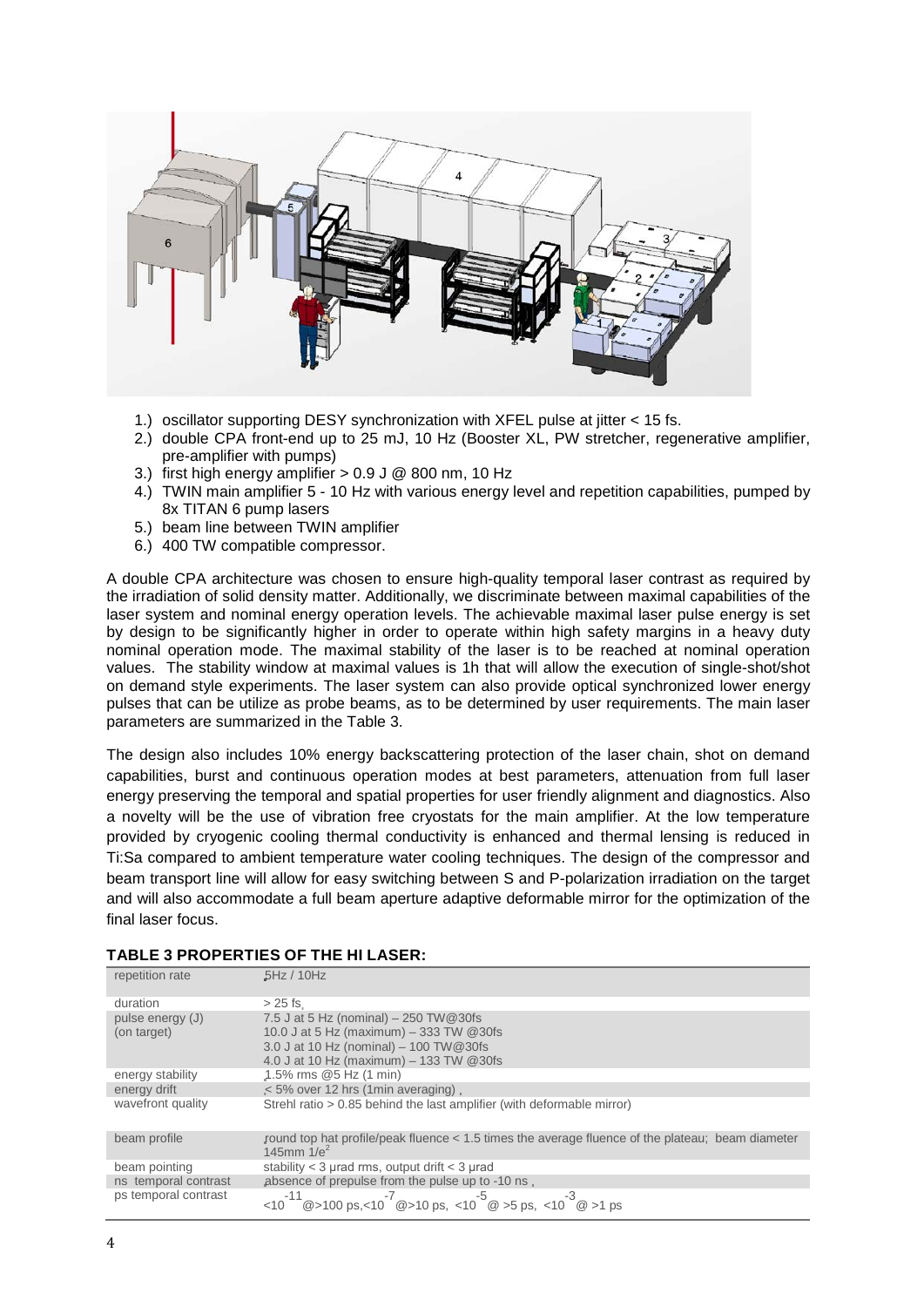# **THE HIGH ENERGY LASER SYSTEM**

Using funding obtained through EPSRC and STFC grants, the UK's Science and Technology Facilities Council (STFC) and Oxford University are providing the DiPOLE-100X laser system for use in the HED instrument at the European XFEL as part of the HIBEF UK user consortium. The system is similar to the DiPOLE100 system that the CLF has recently delivered to the HiLASE Facility in the Czech Republic. This being the first 100 J diode-pumped solid-state laser (DPSSL) system in the world. A full description can be found in S. Banerjee, et al, Optics Express 23, (2015). It's success is based on cryogenically cooled Yb:YAG amplifier architecture with a central wavelength of 1030 nm. The use of the HE laser includes the generation of high density states of matter and XRAY backlighted sources. A parallel use of both the HI and the HE laser is foreseen and integrated experiments within the scope of the facility.

| repetition rate                 | $1Hz - 10Hz$                            |
|---------------------------------|-----------------------------------------|
| duration                        | $2 - 15$ ns                             |
| pulse energy (J)<br>(on target) | 100 J@ 10 ns                            |
| temporal shaping                | spacing controlled in 125ps intervals   |
| energy drift                    | $< 5\%$ shot to shot                    |
| wavefront quality               | $< \lambda/2$ P-V and $< \lambda/4$ RMS |
| beam profile                    | square super Gaussian beam 75mmx75mm    |

### **TABLE 4 PROPERTIES OF THE HE LASER:**

### **PUMP-PROBE LASER**

Additionally, to the HiBEF optical lasers, the pump-probe laser (PP), developed at the European XFEL by the optical laser group, offers unique experimental capabilities tailored to the XFEL beam. The PP laser operates as non-collinear optical parametric amplifier (NOPA). The laser is adapted to the XFEL time structure, i.e. deliver synchronized pulses of comparable pulse width within 10 Hz bursts of 600 μs length and an intra-burst repetition rate up to 4.5 MHz. A maximum pulse energy of about 2 mJ will be available at reduced intra-burst repetition rate of 100 kHz. Fourier-limited pulse duration of 15 – 300 fs will be provided by tuning the spectral bandwidth. The NOPA pump laser pulse, with a fundamental wavelength of 1030 nm and ps duration, can also be provided to the experiment providing higher pulse energies up to ~40 mJ. One possible application of the PP laser is femtosecond optical probing of HI-laser induced plasmas.

### **TABLE 5: SPECIFICATIONS FOR PUMP-PROBE LASERS THAT WILL BE INTEGRATED AT THE HED INSTRUMENT AT THE EUROPEAN XFEL**

| Laser name           | wavelength<br>(nm) | <b>Repetition rate</b>                  | <b>Pulse duration</b><br>(FWHM)           | Max.pulse<br>energy | Laser type                                                  |
|----------------------|--------------------|-----------------------------------------|-------------------------------------------|---------------------|-------------------------------------------------------------|
| Pump-probe<br>mode 1 | 800                | 100 kHz $@ > 2$ mJ<br>4.5 MHz @ 0.05 mJ | $15 - 300$ fs nearly<br>transform limited | $> 2$ mJ            | Non-collinear optical<br>parametric amplification<br>(NOPA) |
| Pump-probe<br>mode 2 | 1030               | 100 kHz @ >40 mJ<br>4.5 MHz @ 1 mJ      | $\sim 0.9$ ps                             | $> 40$ mJ           | Amplifier for NOPA                                          |

## **ONLINE TIMING JITTER MEASUREMENT BETWEEN X-RAYS AND OPTICAL LASERS**

The operation and synchronization of 3 short pulse laser systems (XFEL, HI and PP) requires high demands on environmental stability and an extensive online diagnostics pool. Monitoring the different